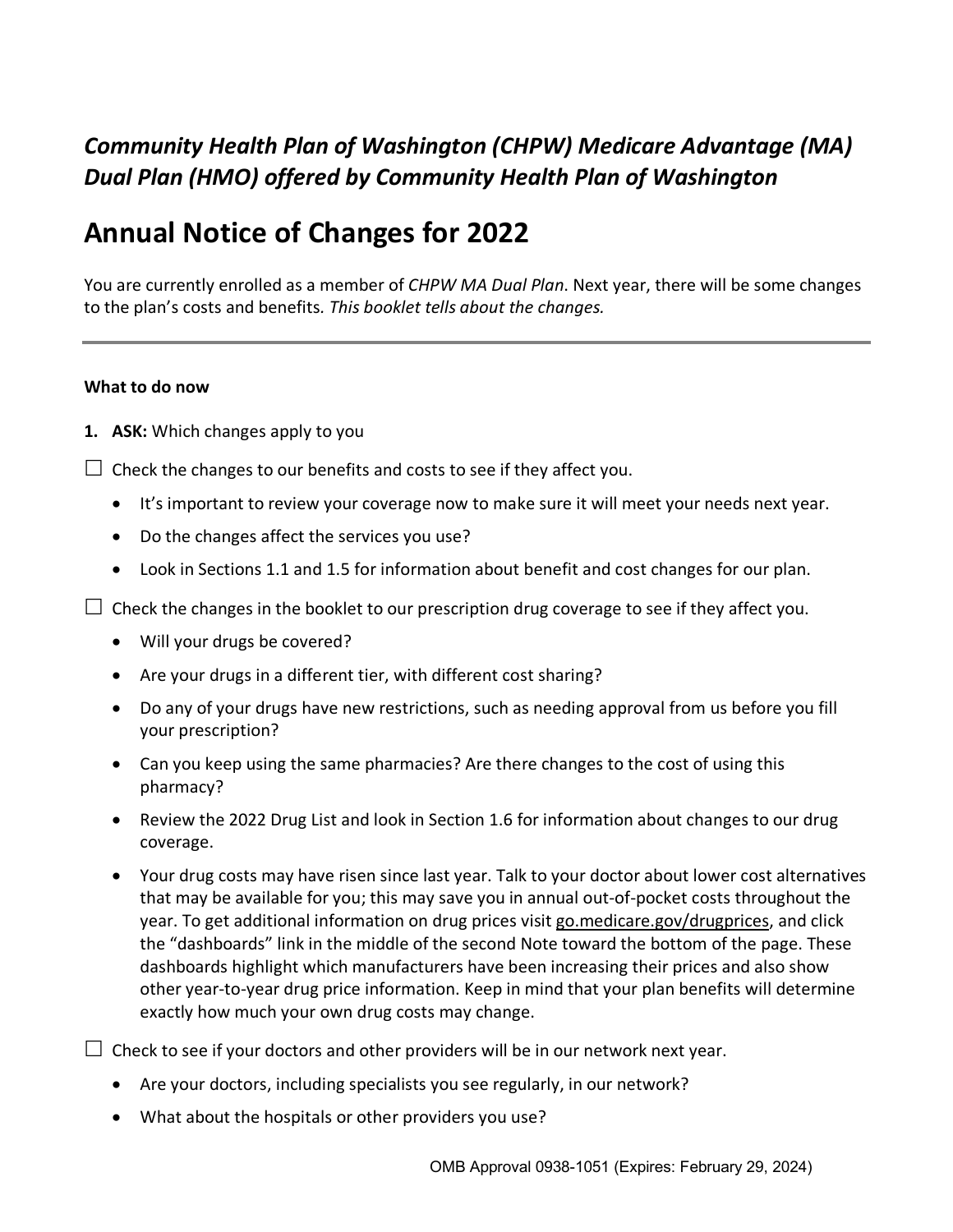- Look in Section 1.3 for information about our *Provider Directory*.
- $\Box$  Think about your overall health care costs.
	- How much will you spend out-of-pocket for the services and prescription drugs you use regularly?
	- How much will you spend on your premium and deductibles?
	- How do your total plan costs compare to other Medicare coverage options?
- $\Box$  Think about whether you are happy with our plan.
- **2. COMPARE:** Learn about other plan choices
- $\Box$  Check coverage and costs of plans in your area.
	- Use the personalized search feature on the Medicare Plan Finder at [medicare.gov/plan-compare](http://www.medicare.gov/plan-compare) website.
	- Review the list in the back of your *Medicare & You 2022* handbook.
	- Look in Section 2.2 to learn more about your choices.
- $\Box$  Once you narrow your choice to a preferred plan, confirm your costs and coverage on the plan's website.
- **3. CHOOSE:** Decide whether you want to change your plan
	- If you don't join another plan by December 7, 2021, you will be enrolled in *CHPW MA Dual Plan*.
	- If you want to **change to a different plan** that may better meet your needs, you can switch plans between October 15 and December 7. Look in section 2.2, page 13, to learn more about your choices.
- **4. ENROLL:** To change plans, join a plan between **October 15** and **December 7, 2021**
	- If you don't join another plan by **December 7, 2021**, you will be enrolled in CHPW MA Dual Plan*.*
	- If you join another plan between **October 15** and **December 7, 2021**, your new coverage will start on **January 1, 2022**. You will be automatically disenrolled from your current plan.

### **Additional Resources**

- Please contact our Customer Service number at 1-800-942-0247 for additional information. (TTY users should call 711.) Hours are 8:00 a.m. to 8:00 p.m., 7 days a week.
- Customer Service has free language interpreter services available for non-English speakers (phone numbers are in Section 7.1 of this booklet).
- You can ask for this information in alternative formats such as Braille, large print, or audio.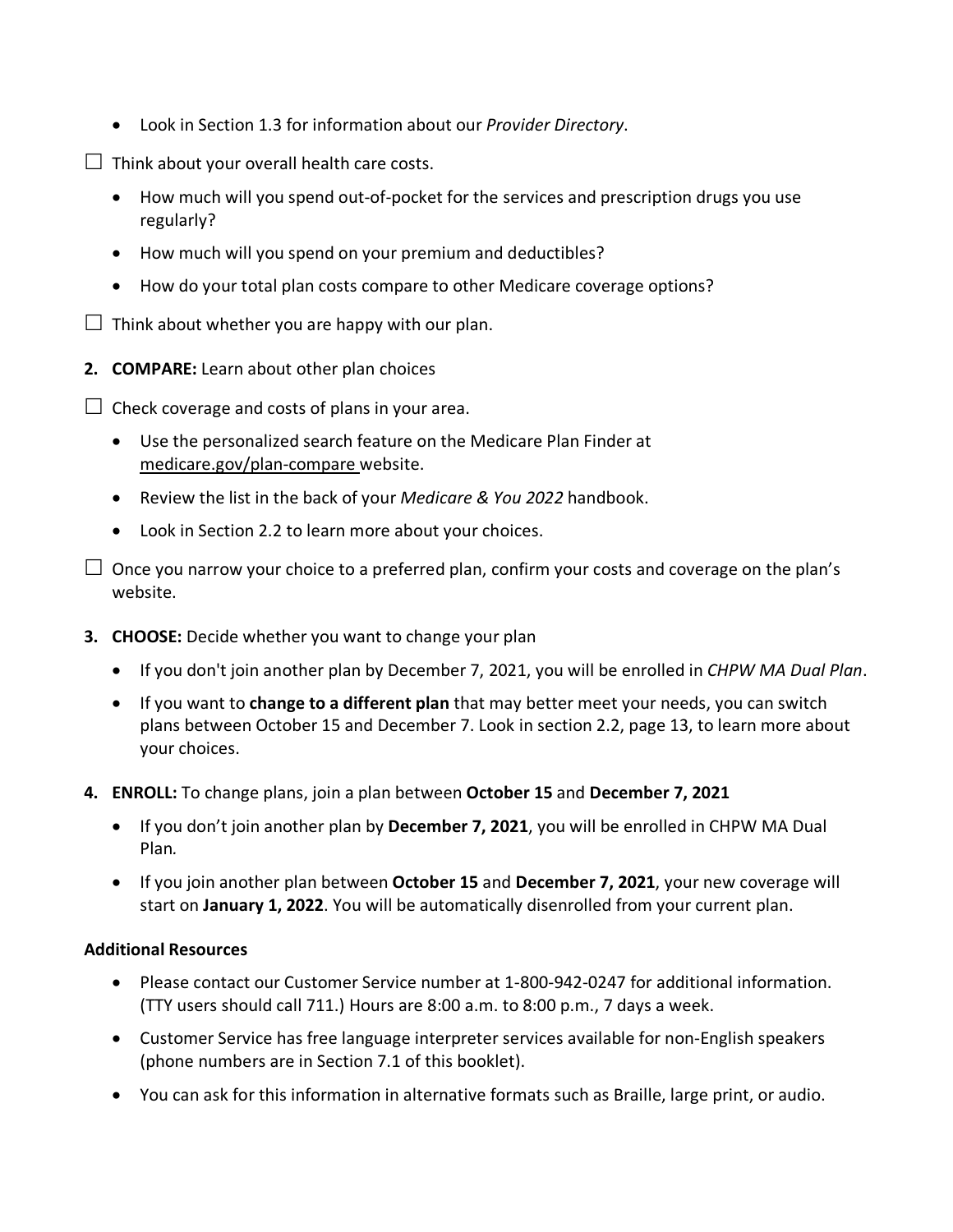• **Coverage under this Plan qualifies as Qualifying Health Coverage (QHC)** and satisfies the Patient Protection and Affordable Care Act's (ACA) individual shared responsibility requirement. Please visit the Internal Revenue Service (IRS) website a[t irs.gov/Affordable-Care-](http://www.irs.gov/Affordable-Care-Act/Individuals-and-Families)[Act/Individuals-and-Families](http://www.irs.gov/Affordable-Care-Act/Individuals-and-Families) for more information.

### **About** *CHPW MA Dual Plan*

- Community Health Plan of Washington is an HMO Plan with a Medicare contract and a contract with the Washington State Medicaid Program. Enrollment in Community HealthPlan of Washington depends on contract renewal.
- When this booklet says "we," "us," or "our," it means *Community Health Plan of Washington*. When it says "plan" or "our plan," it means *CHPW MA Dual Plan*.

H5826\_MK369\_ANOC\_Dual\_09\_2022\_M File & Use 08242021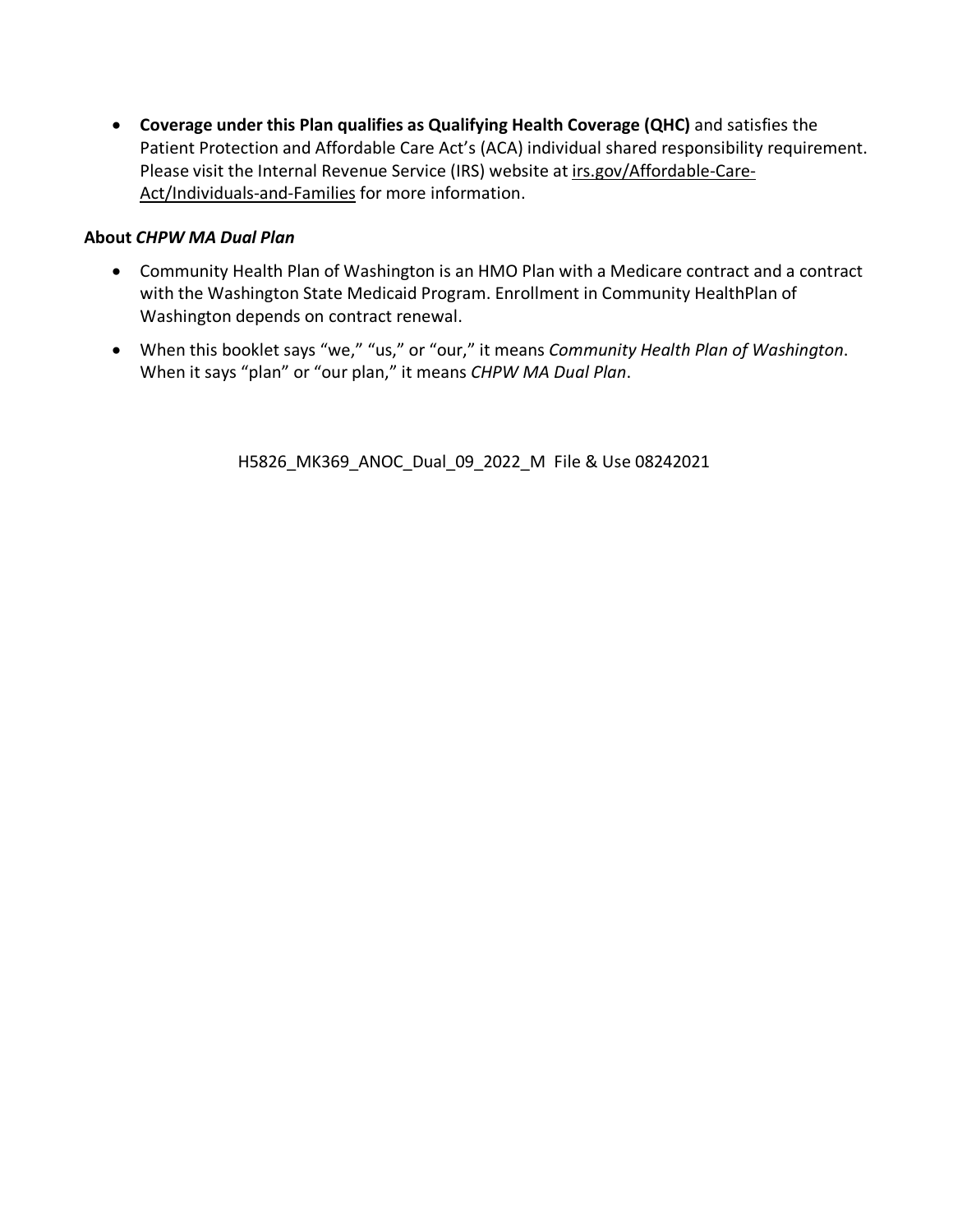# **Summary of Important Costs for 2022**

The table below compares the 2021 costs and 2022 costs for *CHPW MA Dual Plan* in several important areas. **Please note this is only a summary of changes**. A copy of the *Evidence of Coverage* is located on our website at *medicare.chpw.org.* You may also call Customer Service to ask us to mail you an *Evidence of Coverage*. If you are eligible for Medicare cost-sharing assistance under Medicaid, you pay \$0 for your deductible, doctor office visits, and inpatient hospital stays.

| Cost                                                                                                                | 2021 (this year)                                          | 2022 (next year) |
|---------------------------------------------------------------------------------------------------------------------|-----------------------------------------------------------|------------------|
| Monthly plan premium*<br>* Your premium may be higher or<br>lower than this amount. See<br>Section 1.1 for details. | \$36.00                                                   | \$40.40          |
| Doctor office visits                                                                                                | Primary care visits:<br>\$0 copayment or<br>20% per visit | No change        |
|                                                                                                                     | Specialist visits:<br>\$0 copayment or<br>20% per visit   |                  |
|                                                                                                                     |                                                           |                  |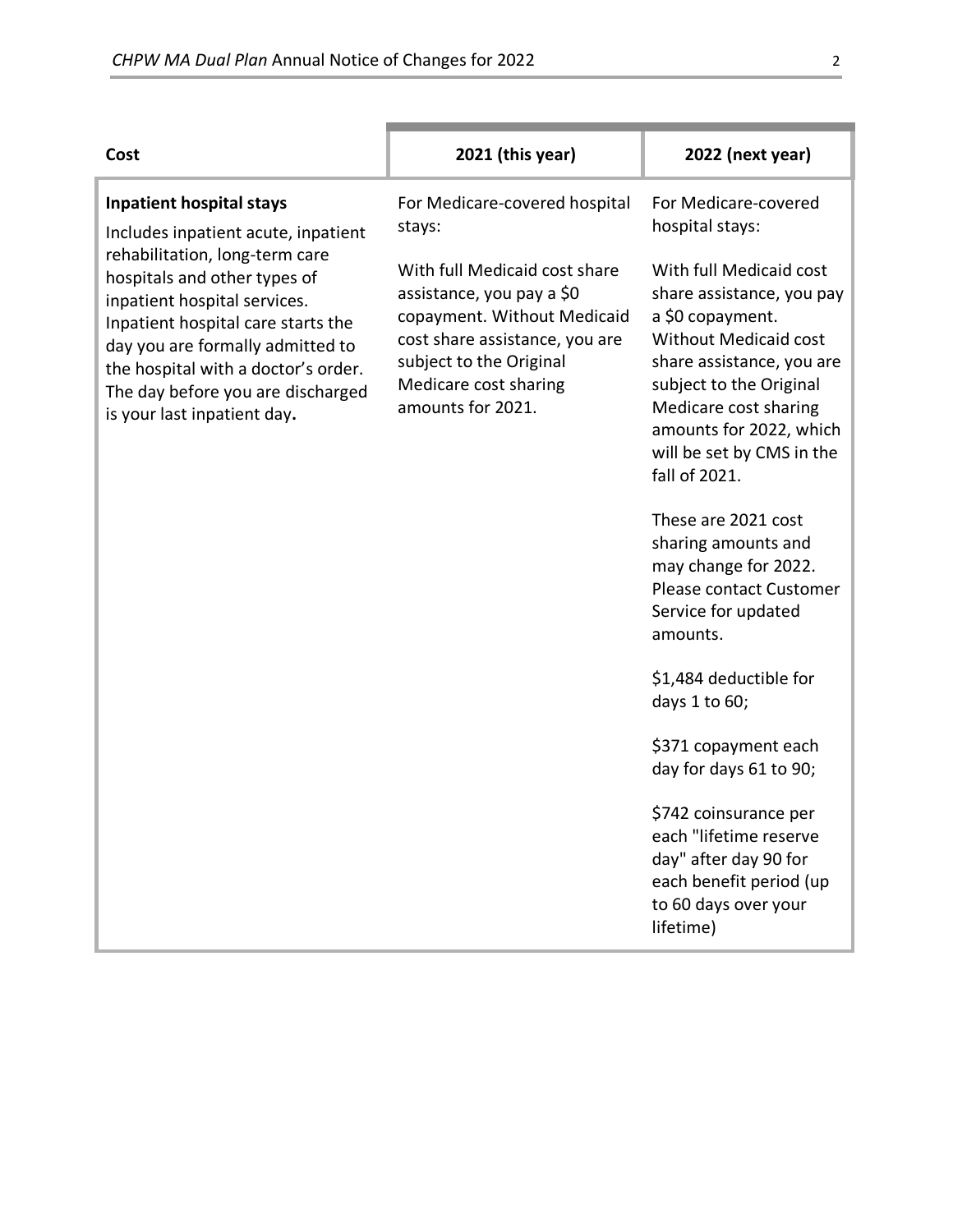| Cost                                                                                                                             | 2021 (this year)                                                                                                                                                                                                                          | 2022 (next year)                                               |
|----------------------------------------------------------------------------------------------------------------------------------|-------------------------------------------------------------------------------------------------------------------------------------------------------------------------------------------------------------------------------------------|----------------------------------------------------------------|
| Part D prescription drug coverage                                                                                                | Deductible: \$0 - \$445                                                                                                                                                                                                                   | Deductible: \$0 - \$480                                        |
| (See Section 1.6 for details.)                                                                                                   | Copayment/Coinsurance<br>during the Initial Coverage<br>Stage:                                                                                                                                                                            | Copayment/Coinsurance<br>during the Initial<br>Coverage Stage: |
|                                                                                                                                  | Drug Tier 1: \$0-\$9.20                                                                                                                                                                                                                   | Drug Tier 1: \$0-\$9.85                                        |
| Maximum out-of-pocket amount                                                                                                     | \$7,550                                                                                                                                                                                                                                   | No change                                                      |
| This is the most you will pay<br>out-of-pocket for your covered<br>Part A and Part B services.<br>(See Section 1.2 for details.) | If you are eligible for Medicare<br>cost-sharing assistance under<br>Medicaid, you are not<br>responsible for paying any out-<br>of-pocket costs toward the<br>maximum out-of-pocket<br>amount for covered Part A and<br>Part B services. |                                                                |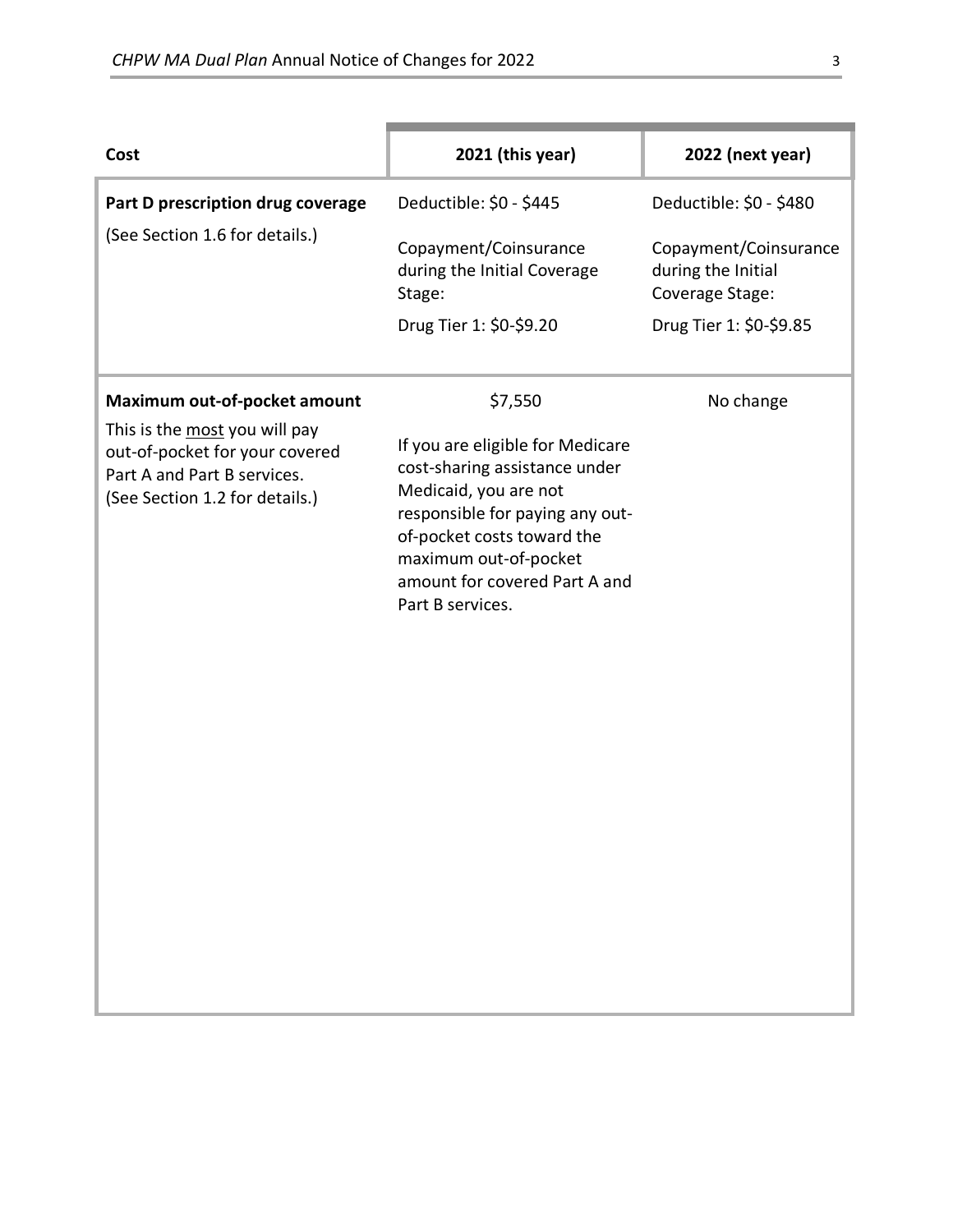# *Annual Notice of Changes* **for 2022 Table of Contents**

| <b>SECTION 1</b> |                                                                   |  |
|------------------|-------------------------------------------------------------------|--|
|                  |                                                                   |  |
|                  |                                                                   |  |
|                  |                                                                   |  |
|                  |                                                                   |  |
|                  |                                                                   |  |
|                  |                                                                   |  |
| <b>SECTION 2</b> |                                                                   |  |
|                  |                                                                   |  |
|                  |                                                                   |  |
| <b>SECTION 3</b> |                                                                   |  |
| <b>SECTION 4</b> | Programs That Offer Free Counseling about Medicare and Medicaid14 |  |
| <b>SECTION 5</b> |                                                                   |  |
| <b>SECTION 6</b> |                                                                   |  |
|                  |                                                                   |  |
|                  |                                                                   |  |
|                  |                                                                   |  |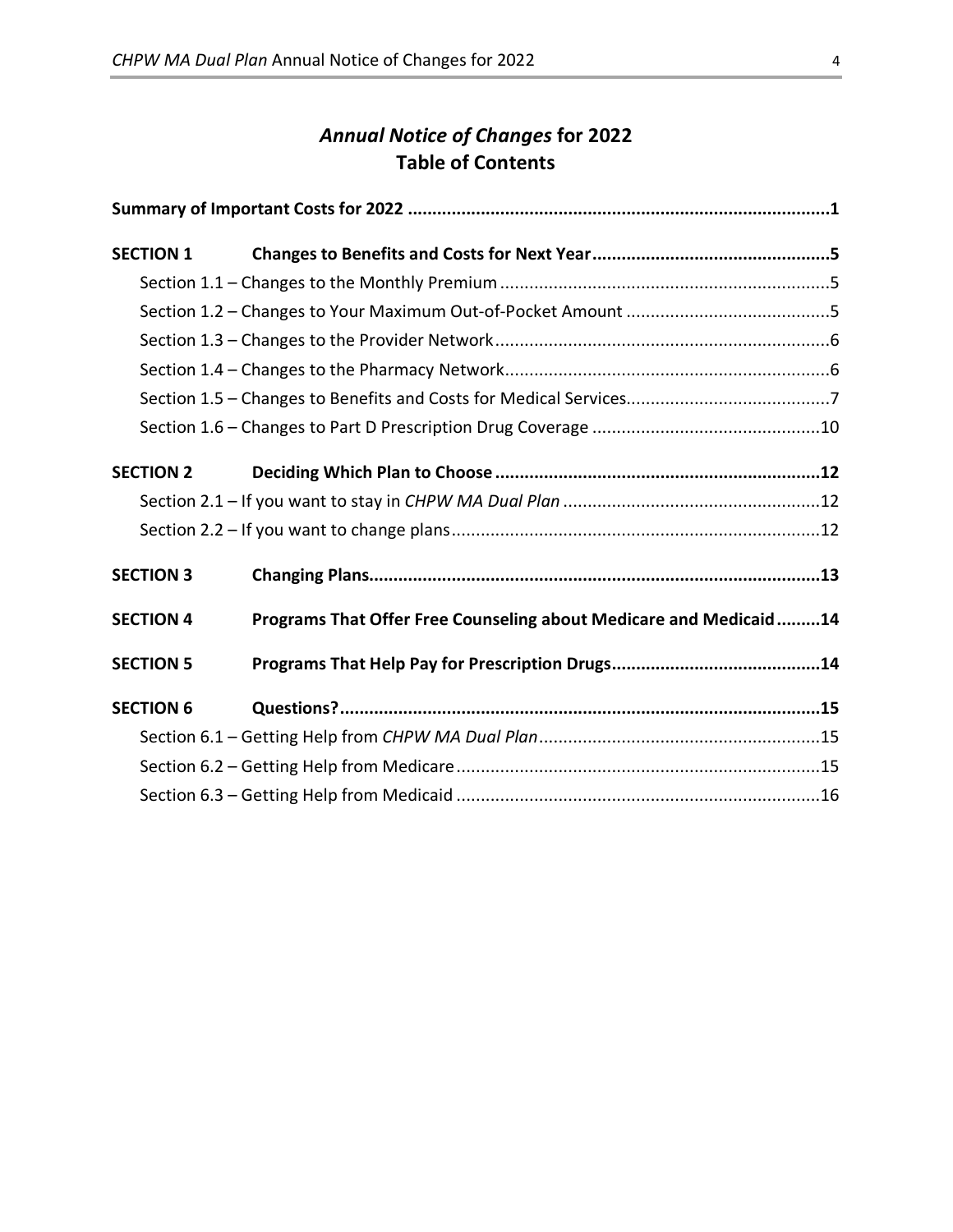# **SECTION 1 Changes to Benefits and Costs for Next Year**

### **Section 1.1 – Changes to the Monthly Premium**

| Cost                                                                                                                                | 2021 (this year) | 2022 (next year) |
|-------------------------------------------------------------------------------------------------------------------------------------|------------------|------------------|
| <b>Monthly premium</b><br>(You must also continue to pay your<br>Medicare Part B premium unless it is<br>paid for you by Medicaid.) | \$36.00          | \$40.40          |

# **Section 1.2 – Changes to Your Maximum Out-of-Pocket Amount**

To protect you, Medicare requires all health plans to limit how much you pay "out-of-pocket" during the year. This limit is called the "maximum out-of-pocket amount." Once you reach this amount, you generally pay nothing for covered Part A and Part B services for the rest of the year.

| Cost                                                                                                                                                                                                                                                   | 2021 (this year) | 2022 (next year) |
|--------------------------------------------------------------------------------------------------------------------------------------------------------------------------------------------------------------------------------------------------------|------------------|------------------|
| Maximum out-of-pocket amount<br>Because our members also get assistance<br>from Medicaid, very few members ever<br>reach this out-of-pocket maximum.                                                                                                   | \$7,550          | No change        |
| If you are eligible for Medicaid assistance<br>with Part A and Part B copays and<br>deductibles, you are not responsible for<br>paying any out-of-pocket costs toward the<br>maximum out-of-pocket amount for covered<br>Part A and Part B services.   |                  |                  |
| Your costs for covered medical services<br>(such as copays and deductibles) count<br>toward your maximum out-of-pocket<br>amount. Your plan premium and your costs<br>for prescription drugs do not count toward<br>your maximum out-of-pocket amount. |                  |                  |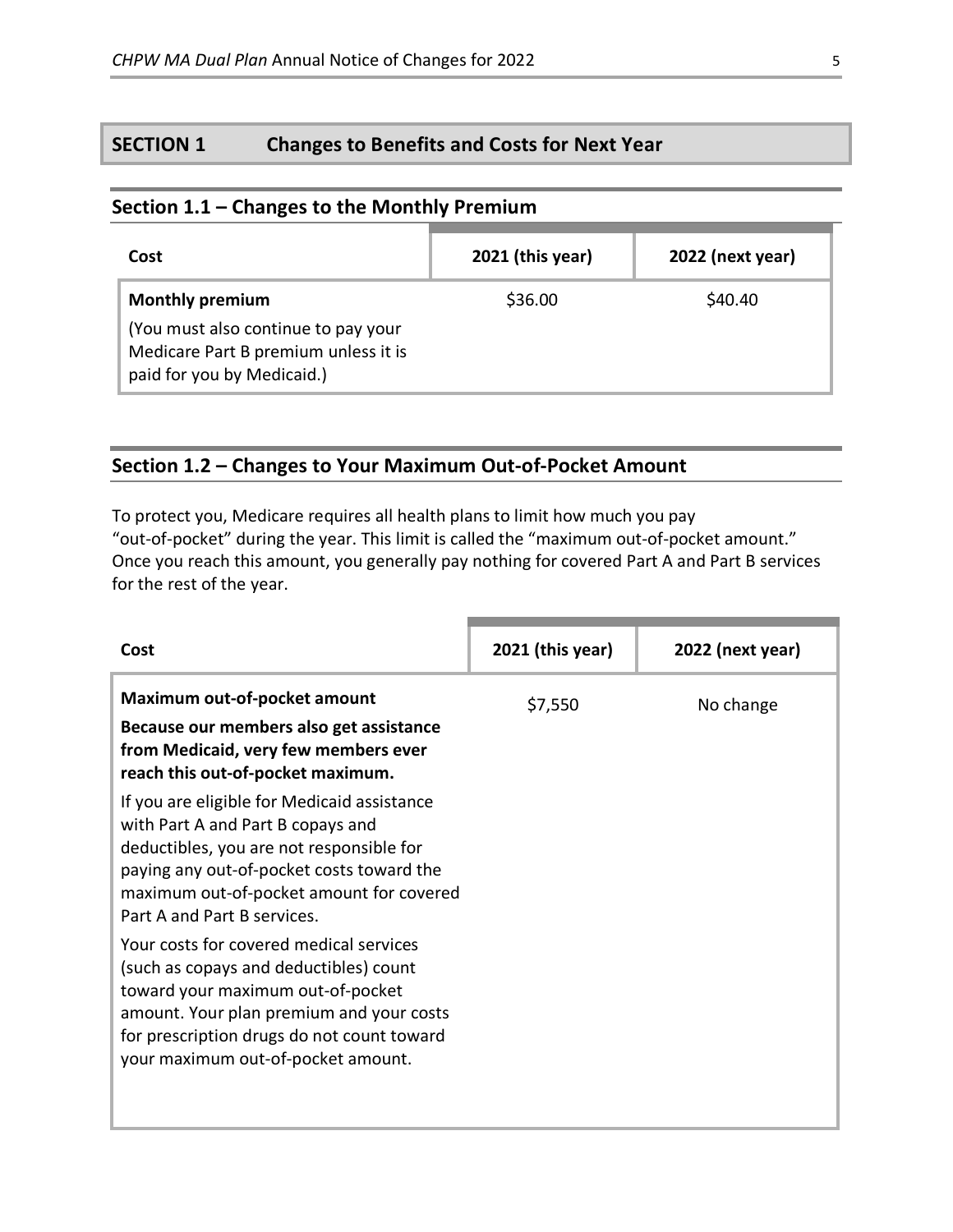### **Section 1.3 – Changes to the Provider Network**

There are changes to our network of providers for next year. An updated *Provider Directory* is located on our website at medicare.chpw.org/member-center/member-resources/providerdirectory. You may also call Customer Service for updated provider information or to ask us to mail you a *Provider Directory*. **Please review the 2022** *Provider Directory* **to see if your providers (primary care provider, specialists, hospitals, etc.) are in our network**.

It is important that you know that we may make changes to the hospitals, doctors, and specialists (providers) that are part of your plan during the year. There are a number of reasons why your provider might leave your plan, but if your doctor or specialist does leave your plan, you have certain rights and protections summarized below:

- Even though our network of providers may change during the year, we must furnish you with uninterrupted access to qualified doctors and specialists.
- We will make a good faith effort to provide you with at least 30 days' notice that your provider is leaving our plan so that you have time to select a new provider.
- We will assist you in selecting a new qualified provider to continue managing your health care needs.
- If you are undergoing medical treatment you have the right to request, and we will work with you to ensure, that the medically necessary treatment you are receiving is not interrupted.
- If you believe we have not furnished you with a qualified provider to replace your previous provider or that your care is not being appropriately managed, you have the right to file an appeal of our decision.
- If you find out your doctor or specialist is leaving your plan, please contact us so we can assist you in finding a new provider to manage your care.

### **Section 1.4 – Changes to the Pharmacy Network**

Amounts you pay for your prescription drugs may depend on which pharmacy you use. Medicare drug plans have a network of pharmacies. In most cases, your prescriptions are covered *only* if they are filled at one of our network pharmacies.

You can use the Pharmacy Directory to find the network pharmacy you want to use. There are changes to our network of pharmacies for next year. An updated *Pharmacy Directory* is located on our website at medicare.chpw.org. You may also call Customer Service for updated provider information or to ask us to mail you a *Pharmacy Directory*. **Please review the 2022** *Pharmacy Directory* **to see which pharmacies are in our network**.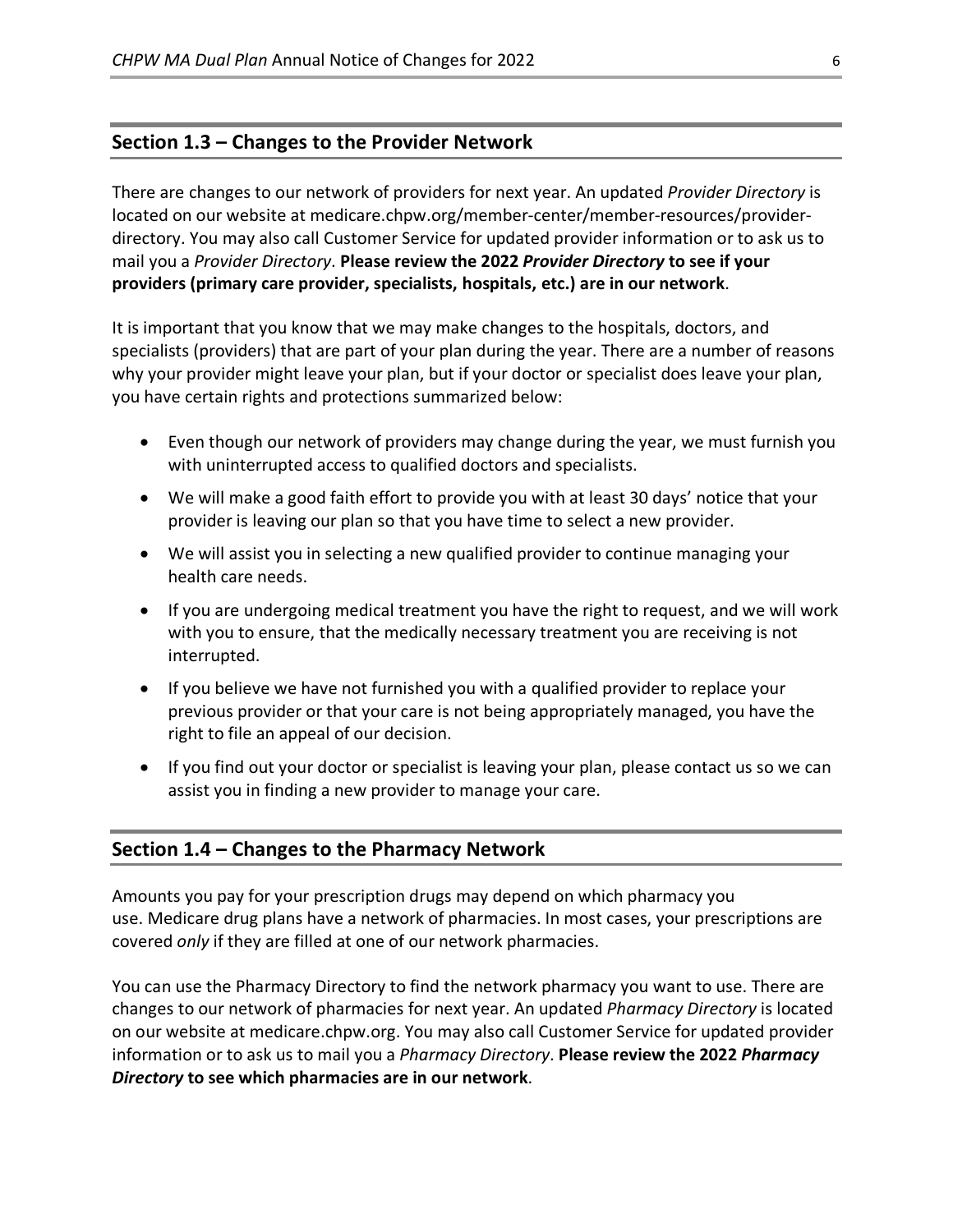### **Section 1.5 – Changes to Benefits and Costs for Medical Services**

Please note that the *Annual Notice of Changes* tells you about changes to your Medicare benefits and costs.

We are changing our coverage for certain medical services next year. The information below describes these changes. For details about the coverage and costs for these services, see Chapter 4, *Benefits Chart (what is covered and what you pay)*, in your *2022 Evidence of Coverage.* A copy of the *Evidence of Coverage* is located on our website at medicare.chpw.org. You may also call Customer Service to ask us to mail you an *Evidence of Coverage.*

#### **Opioid treatment program services**

Members of our plan with opioid use disorder (OUD) can receive coverage of services to treat OUD through an Opioid Treatment Program (OTP) which includes the following services:

- U.S. Food and Drug Administration (FDA)-approved opioid agonist and antagonist medication-assisted treatment (MAT) medications.
- Dispensing and administration of MAT medications (if applicable)
- Substance use counseling
- Individual and group therapy
- Toxicology testing
- Intake activities
- Periodic assessments

| Cost                                     | $2021$ (this year)                                                                                                                                                  | 2022 (next year)                                                                                                                     |
|------------------------------------------|---------------------------------------------------------------------------------------------------------------------------------------------------------------------|--------------------------------------------------------------------------------------------------------------------------------------|
| <b>Dental Services</b><br>(Supplemental) | You pay nothing for supplemental<br>comprehensive services up to \$3000<br>benefit limit per year. There is no limit to<br>supplemental preventive dental services. | You pay nothing for supplemental<br>preventive and comprehensive services<br>up to \$4,500 combined total benefit limit<br>per year. |
|                                          | You pay 100% of any costs over the plan<br>benefit limit.                                                                                                           | You pay 100% of any costs over the plan<br>benefit limit.                                                                            |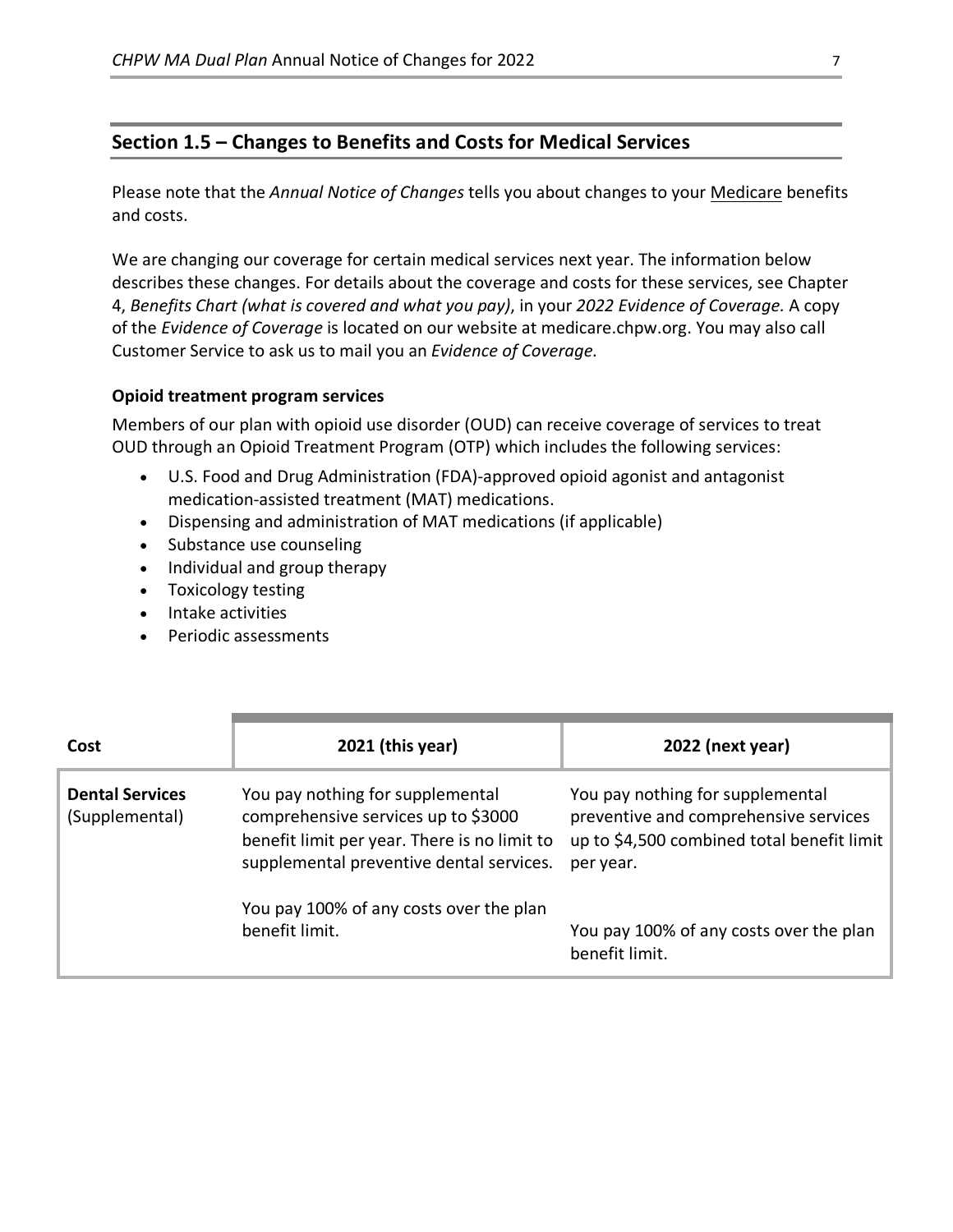| <b>Help with Certain</b><br><b>Chronic Conditions</b> | To be eligible for any of the no-cost<br>items below, members must be engaged<br>in care management.                                                                                                                    | To be eligible for any of the no-cost<br>items below, members must be engaged<br>in care management.                                                                                                                                                   |
|-------------------------------------------------------|-------------------------------------------------------------------------------------------------------------------------------------------------------------------------------------------------------------------------|--------------------------------------------------------------------------------------------------------------------------------------------------------------------------------------------------------------------------------------------------------|
|                                                       | For members with refractory<br>hypertension or hypertension with at<br>least one other chronic<br>condition: \$0 copay for 1 blood<br>pressure monitoring<br>device per year.                                           | For members with prehypertension,<br>refractory hypertension or hypertension<br>with at least one other chronic<br>condition: \$0 copay for 1 blood<br>pressure monitoring<br>device per year.                                                         |
|                                                       | For members with frailty; osteoporosis;<br>history of acute myocardial infarction;<br>angina; Parkinson's; stroke; dementia;<br>COPD; or CHF: \$0 copay for 1<br>Personal Emergency<br>Response System (PERS) per year. | For members with fall risk; seizures,<br>frailty; osteoporosis; history of acute<br>myocardial infarction; angina;<br>Parkinson's; stroke; dementia; COPD; or<br>CHF: \$0 copay for 1<br><b>Personal Emergency</b><br>Response System (PERS) per year. |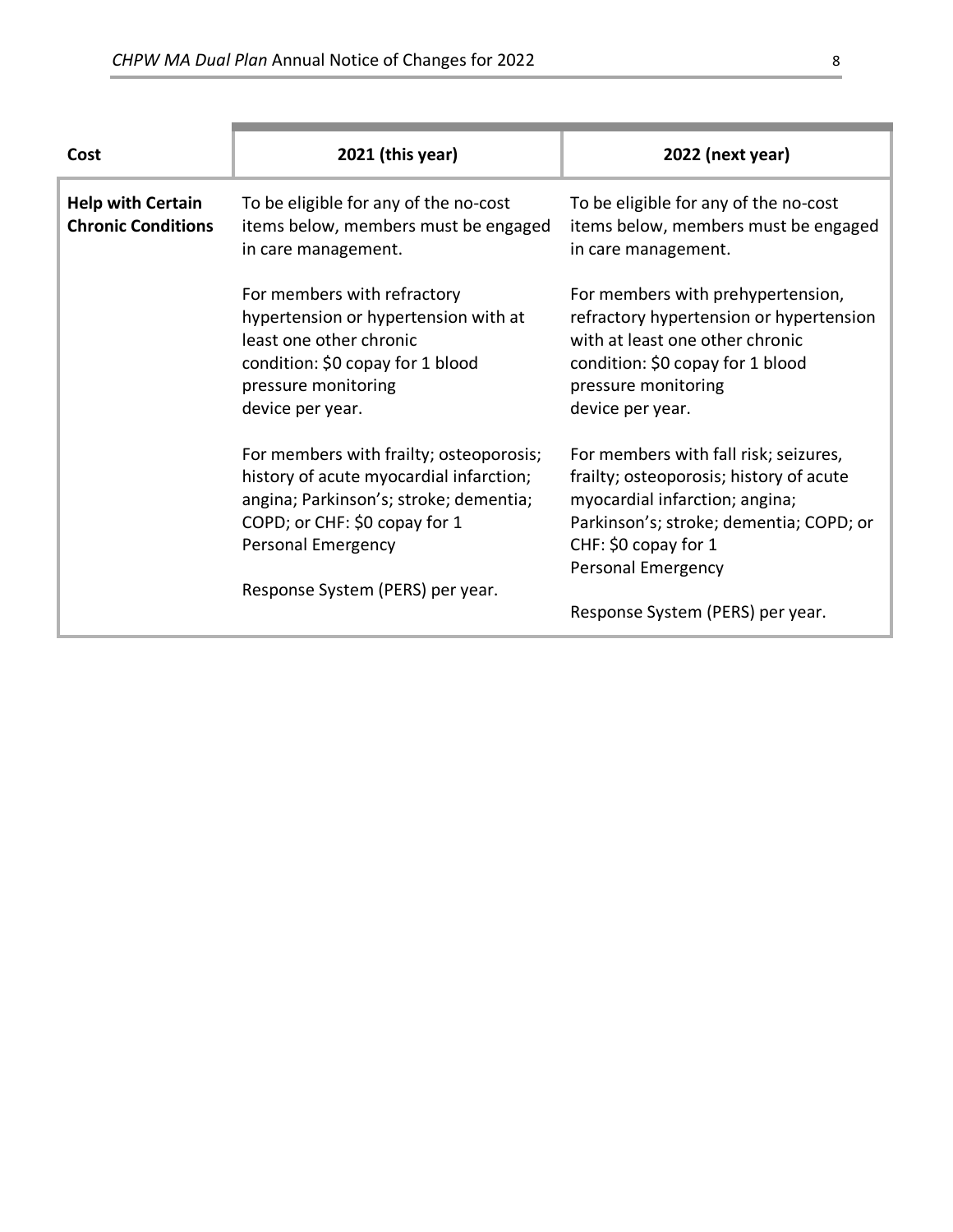| Cost                                                                                                                                                                                                                                                                                                                                                                                | 2021 (this year)                                                                                                                                                                                                                          | 2022 (next year)                                                                                                                                                                                                                                                                                                                                                                                                                                                                                                                                                                                                                                            |
|-------------------------------------------------------------------------------------------------------------------------------------------------------------------------------------------------------------------------------------------------------------------------------------------------------------------------------------------------------------------------------------|-------------------------------------------------------------------------------------------------------------------------------------------------------------------------------------------------------------------------------------------|-------------------------------------------------------------------------------------------------------------------------------------------------------------------------------------------------------------------------------------------------------------------------------------------------------------------------------------------------------------------------------------------------------------------------------------------------------------------------------------------------------------------------------------------------------------------------------------------------------------------------------------------------------------|
| <b>Inpatient hospital</b><br>stays<br>Includes inpatient<br>acute, inpatient<br>rehabilitation, long-<br>term care hospitals<br>and other types of<br>inpatient hospital<br>services. Inpatient<br>hospital care starts<br>the day you are<br>formally admitted to<br>the hospital with a<br>doctor's order. The<br>day before you are<br>discharged is your<br>last inpatient day. | For Medicare-covered<br>hospital stays:<br>With full Medicaid cost share assistance,<br>you pay a \$0 copayment. Without<br>Medicaid cost share assistance, you are<br>subject to the Original Medicare cost<br>sharing amounts for 2021. | For Medicare-covered<br>hospital stays:<br>With full Medicaid cost<br>share assistance, you pay<br>a \$0 copayment. Without Medicaid cost<br>share assistance, you are subject<br>to the Original Medicare cost sharing<br>amounts for 2022, which will be set by<br>CMS in the fall of 2021.<br>These are 2021 cost sharing amounts<br>and may change for 2022. Please contact<br>Customer Service for updated amounts.<br>\$1,484 deductible for days<br>1 to 60;<br>\$371 copayment each day<br>for days 61 to 90;<br>\$742 coinsurance per each "lifetime<br>reserve day" after day 90 for each<br>benefit period (up to 60 days over your<br>lifetime) |
| <b>Over-the-Counter</b><br>(OTC) Mail Order<br><b>Product Allowance</b>                                                                                                                                                                                                                                                                                                             | You pay nothing for up to \$250<br>allowance per each<br>3-month (or "quarter")<br>benefit limit.                                                                                                                                         | You pay nothing for up to \$350<br>allowance per each<br>3-month (or "quarter")<br>benefit limit.                                                                                                                                                                                                                                                                                                                                                                                                                                                                                                                                                           |
| Transportation<br>(Supplemental)                                                                                                                                                                                                                                                                                                                                                    | You pay nothing for up to<br>50 one-way trips to plan approved<br>locations each year.                                                                                                                                                    | You pay nothing for up to<br>75 one-way trips to plan approved<br>locations each year.                                                                                                                                                                                                                                                                                                                                                                                                                                                                                                                                                                      |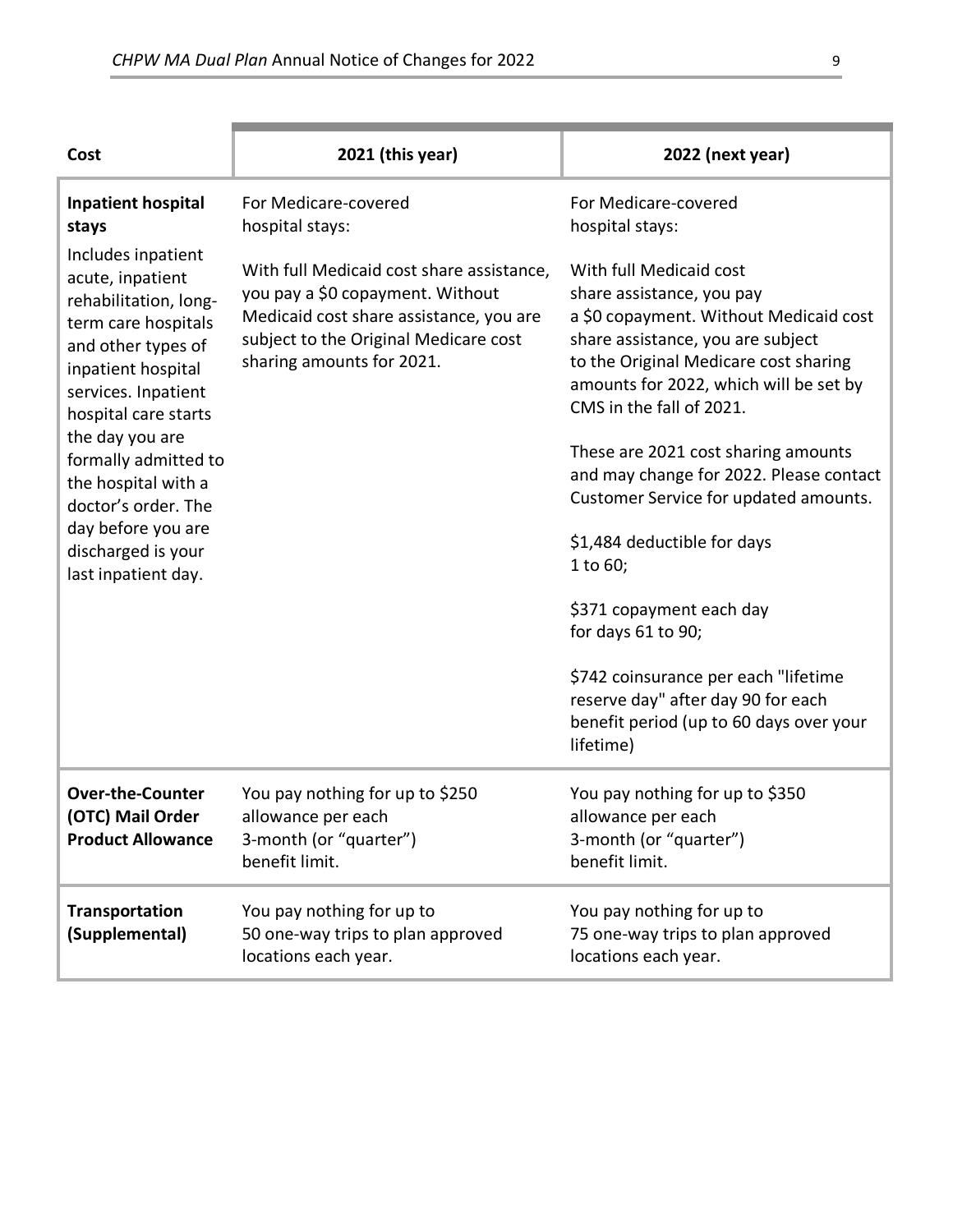### **Section 1.6 – Changes to Part D Prescription Drug Coverage**

#### **Changes to Our Drug List**

Our list of covered drugs is called a Formulary or "Drug List." A copy of our Drug List is provided electronically. The Drug List includes many – but not all – of the drugs that we will cover next year. If you don't see your drug on this list, it might still be covered. You can get the complete Drug List by calling Customer Service (see the back cover) or visiting our website (medicare.chpw.org). The Drug List on the website is always the most current.

We made changes to our Drug List, including changes to the drugs we cover and changes to the restrictions that apply to our coverage for certain drugs. **Review the Drug List to make sure your drugs will be covered next year and to see if there will be any restrictions.**

If you are affected by a change in drug coverage, you can:

- **Work with your doctor (or other prescriber) and ask the plan to make an exception** to cover the drug.
	- $\circ$  To learn what you must do to ask for an exception, see Chapter 9 of your *E*v*idence of Coverage* (*What to do if you have a problem or complaint (coverage decisions, appeals, complaints))* or call Customer Service.
- **Work with your doctor (or prescriber) to find a different drug** that we cover. You can call Customer Service to ask for a list of covered drugs that treat the same medical condition.

Most of the changes in the Drug List are new for the beginning of each year. However, during the year, we might make other changes that are allowed by Medicare rules.

When we make these changes to the Drug List during the year, you can still work with your doctor (or other prescriber) and ask us to make an exception to cover the drug. We will also continue to update our online Drug List as scheduled and provide other required information to reflect drug changes. (To learn more about changes we may make to the Drug List, see Chapter 5, Section 6 of the Evidence of Coverage.)

### **Changes to Prescription Drug Costs**

*Note:* If you are in a program that helps pay for your drugs ("Extra Help"), **the information about costs for Part D prescription drugs may not apply to you.** We sent you a separate insert, called the "Evidence of Coverage Rider for People Who Get Extra Help Paying for Prescription Drugs" (also called the "Low Income Subsidy Rider" or the "LIS Rider"), which tells you about your drug costs. Because you receive "Extra Help" and if you haven't received insert by September 30, 2021, please call Customer Service and ask for the "LIS Rider."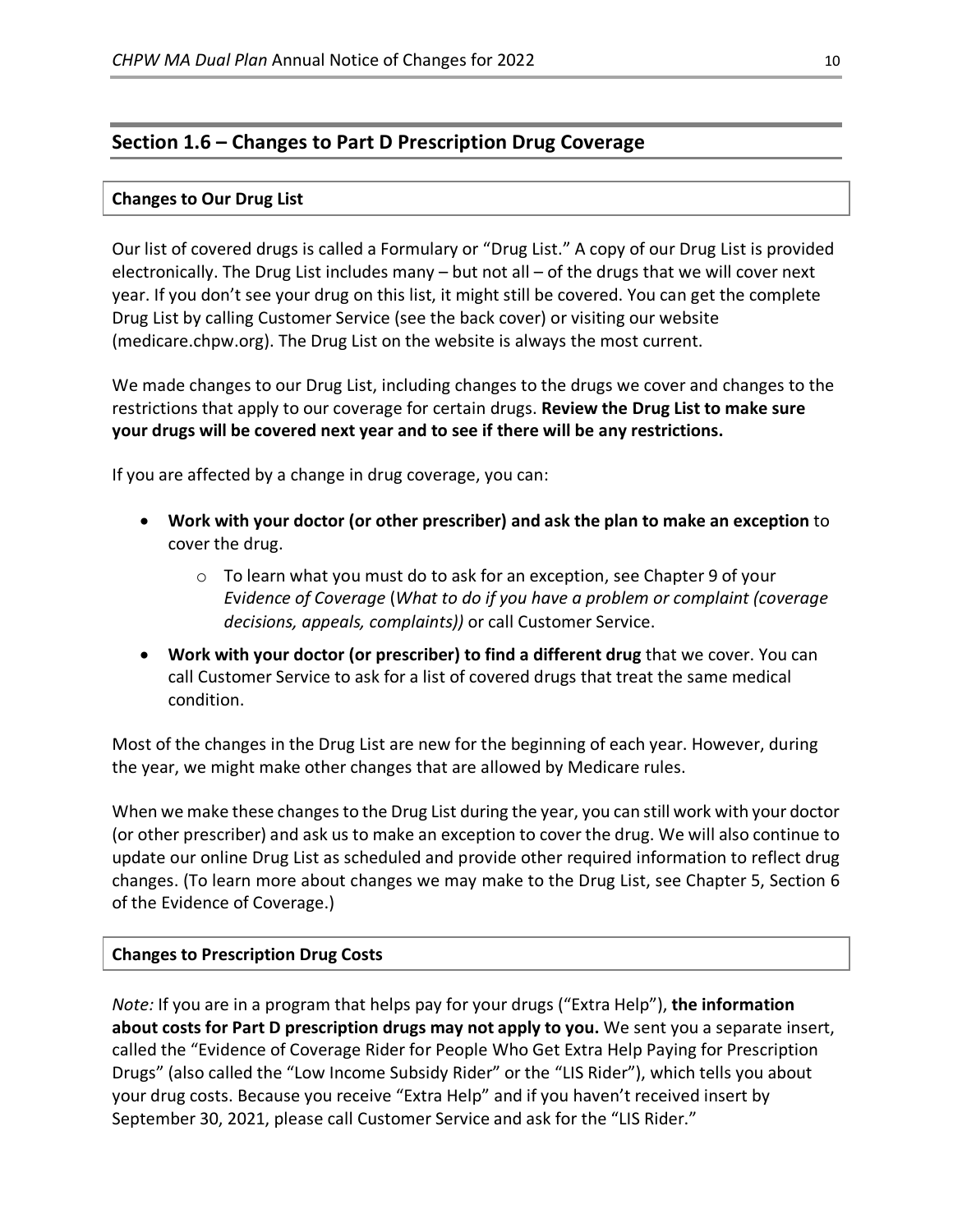There are four "drug payment stages." How much you pay for a Part D drug depends on which drug payment stage you are in. (You can look in Chapter 6, Section 2 of your *Evidence of Coverage* for more information about the stages.)

The information below shows the changes for next year to the first two stages – the Yearly Deductible Stage and the Initial Coverage Stage. (Most members do not reach the other two stages – the Coverage Gap Stage or the Catastrophic Coverage Stage. To get information about your costs in these stages, look in your *Summary of Benefits* or at Chapter 6, Sections 6 and 7, in the *Evidence of Coverage*, which is located on our website a[t medicare.chpw.org.](https://medicare.chpw.org/) You may also call Customer Service to ask us to mail you an *Evidence of Coverage*.)

### **Changes to the Deductible Stage**

| <b>Stage</b>                                                                                                                                                    | $2021$ (this year)                                                                                   | 2022 (next year)                                                                                     |
|-----------------------------------------------------------------------------------------------------------------------------------------------------------------|------------------------------------------------------------------------------------------------------|------------------------------------------------------------------------------------------------------|
| <b>Stage 1: Yearly Deductible Stage</b><br>During this stage, you pay the full<br>cost of your Part D drugs until you<br>have reached the yearly<br>deductible. | Your deductible amount<br>is \$0 to \$445, depending<br>on the level of "Extra<br>Help" you receive. | Your deductible amount is<br>\$0 to \$480, depending on<br>the level of "Extra Help"<br>you receive. |

### **Changes to Your Cost Sharing in the Initial Coverage Stage**

To learn how copayments and coinsurance work, look at Chapter 6, Section 1.2, *Types of out-ofpocket costs you may pay for covered drugs* in your *Evidence of Coverage*.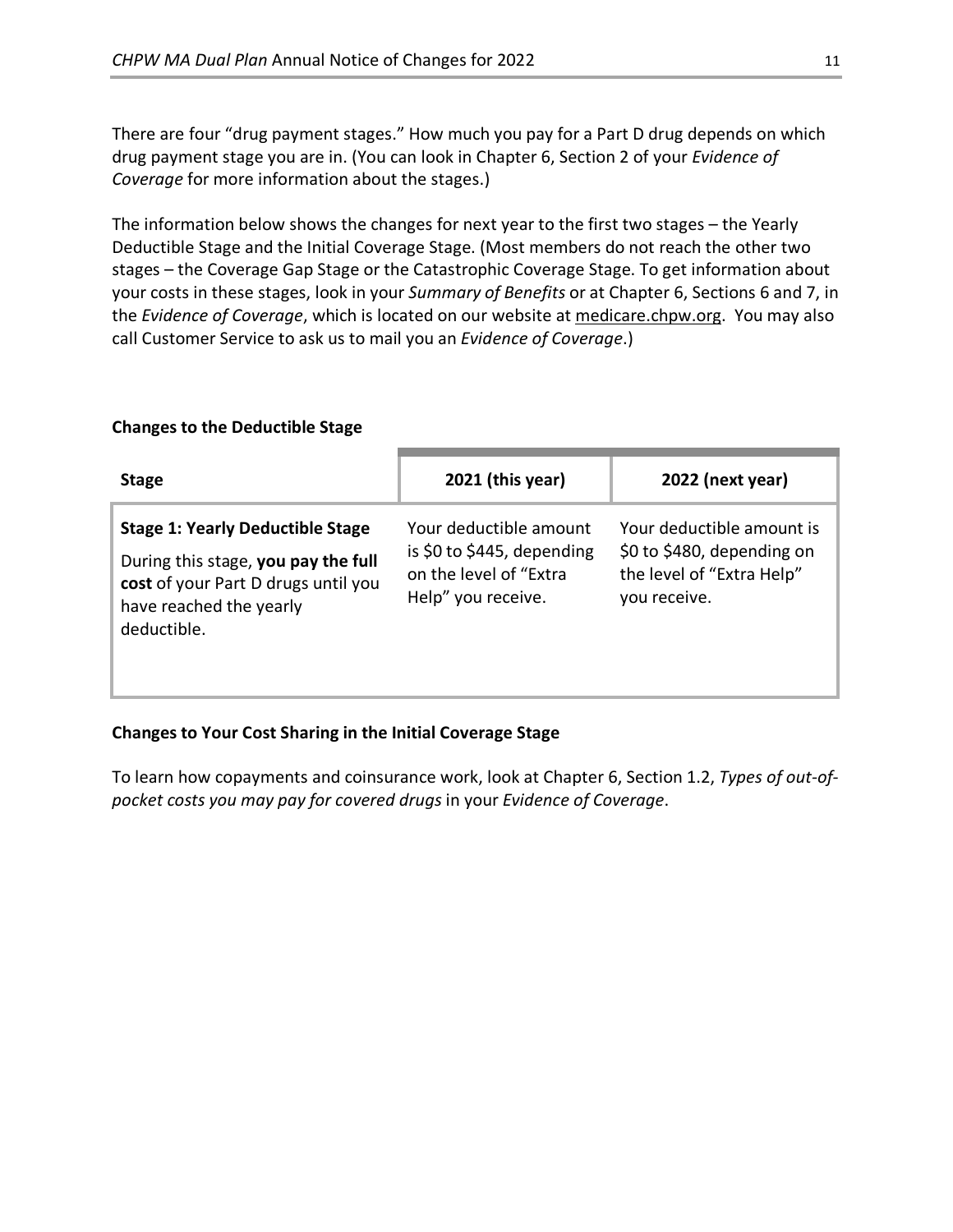| <b>Stage</b>                                                                                                                                                                                                                                  | 2021 (this year)                                                                                                                                | 2022 (next year)                                                                                                                                |
|-----------------------------------------------------------------------------------------------------------------------------------------------------------------------------------------------------------------------------------------------|-------------------------------------------------------------------------------------------------------------------------------------------------|-------------------------------------------------------------------------------------------------------------------------------------------------|
| <b>Stage 2: Initial Coverage Stage</b><br>Once you pay the yearly<br>deductible, you move to the<br>Initial Coverage Stage. During this<br>stage, the plan pays its share of<br>the cost of your drugs and you<br>pay your share of the cost. | Your cost for a one-month<br>supply filled at a network<br>pharmacy with standard<br>cost sharing:<br>You pay \$0 - \$9.20 per<br>prescription. | Your cost for a one-month<br>supply filled at a network<br>pharmacy with standard<br>cost sharing:<br>You pay \$0 - \$9.85 per<br>prescription. |
|                                                                                                                                                                                                                                               | Once your total drug costs<br>have reached \$4,130, you<br>will move to the next stage<br>(the Coverage Gap Stage).                             | Once your total drug costs<br>have reached \$4,430, you<br>will move to the next stage<br>(the Coverage Gap Stage).                             |

### **Changes to the Coverage Gap and Catastrophic Coverage Stages**

The Coverage Gap Stage and the Catastrophic Coverage Stage are two other drug coverage stages for people with high drug costs. **Most members do not reach either stage**. For information about your costs in these stages, look at your *Summary of Benefits* or at Chapter 6, Sections 6 and 7, in your Evidence of Coverage.

# **SECTION 2 Deciding Which Plan to Choose**

# **Section 2.1 – If you want to stay in** *CHPW MA Dual Plan*

**To stay in our plan you don't need to do anything.** If you do not sign up for a different plan or change to Original Medicare by December 7, you will automatically be enrolled in our *CHPW MA Dual Plan*.

# **Section 2.2 – If you want to change plans**

We hope to keep you as a member next year but if you want to change for 2022 follow these steps:

Step 1: Learn about and compare your choices

- You can join a different Medicare health plan,
- *-- OR*-- You can change to Original Medicare. If you change to Original Medicare, you will need to decide whether to join a Medicare drug plan.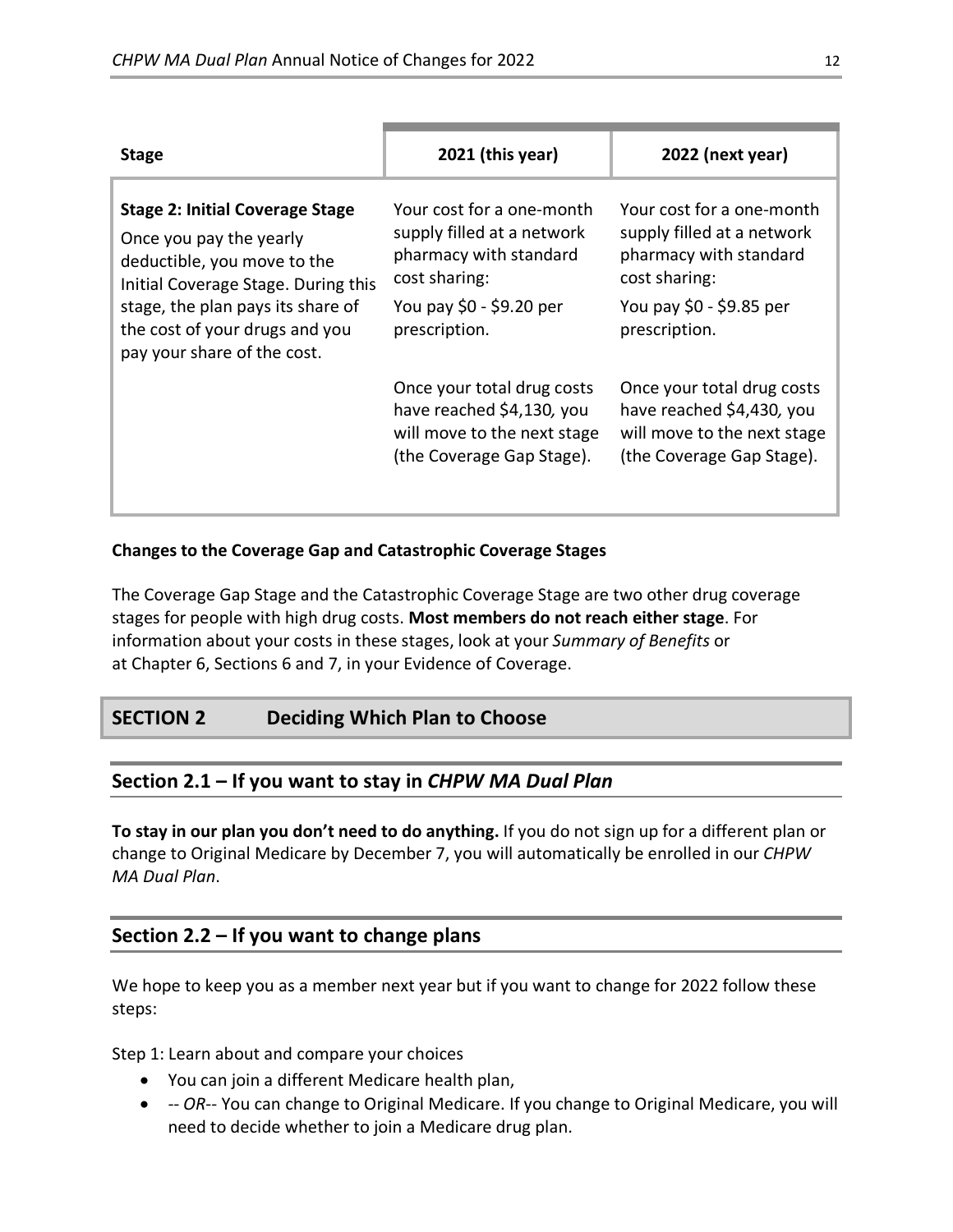To learn more about Original Medicare and the different types of Medicare plans, read the *Medicare & You 2022* handbook, call your State Health Insurance Assistance Program (see Section 4), or call Medicare (see Section 6.2).

You can also find information about plans in your area by using the Medicare Plan Finder on the Medicare website. Go t[o medicare.gov/plan-compare.](http://www.medicare.gov/plan-compare) **Here, you can find information about costs, coverage, and quality ratings for Medicare plans.**

As a reminder, Community Health Plan of Washington offers other Medicare health plans. *\*These other plans may differ in coverage, monthly premiums, and cost-sharing amounts.

### **Step 2: Change your coverage**

- To **change to a different Medicare health plan**, enroll in the new plan. You will automatically be disenrolled from *CHPW MA Dual Plan*.
- To **change to Original Medicare with a prescription drug plan,** enroll in the new drug plan. You will automatically be disenrolled from *CHPW MA Dual Plan*.
- To **change to Original Medicare without a prescription drug plan**, you must either:
	- $\circ$  Send us a written request to disenroll. Contact Customer Service if you need more information on how to do this. You can call Customer Service at 1-800-942-0247 for additional information. (TTY users should call 711.) Hours are 8:00 a.m. to 8:00 p.m., 7 days a week.
	- o  *or –* Contact **Medicare**, at 1-800-MEDICARE (1-800-633-4227), 24 hours a day, 7 days a week, and ask to be disenrolled. TTY users should call 1-877-486-2048.

If you switch to Original Medicare and do **not** enroll in a separate Medicare prescription drug plan, Medicare may enroll you in a drug plan unless you have opted out of automatic enrollment.

# **SECTION 3 Changing Plans**

If you want to change to a different plan or Original Medicare for next year, you can do it from **October 15 until December 7**. The change will take effect on January 1, 2022.

### **Are there other times of the year to make a change?**

In certain situations, changes are also allowed at other times of the year. For example, people with Medicaid, those who get "Extra Help" paying for their drugs, those who have or are leaving employer coverage, and those who move out of the service area may be allowed to make a change at other times of the year.

If you enrolled in a Medicare Advantage plan for January 1, 2022, and don't like your plan choice, you can switch to another Medicare health plan (either with or without Medicare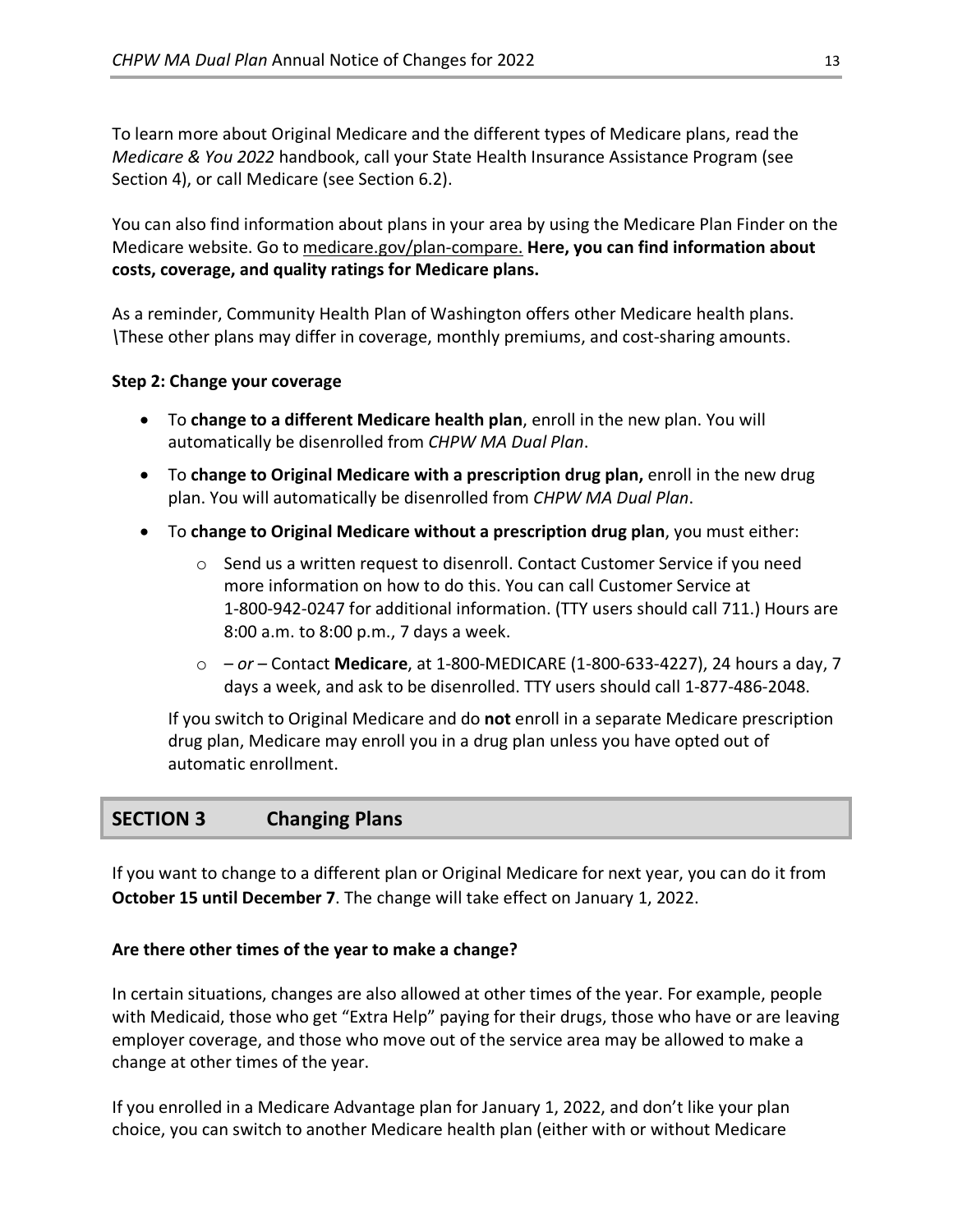prescription drug coverage) or switch to Original Medicare (either with or without Medicare prescription drug coverage) between January 1 and March 31, 2022. For more information, see Chapter 10, Section 2.3 of the *Evidence of Coverage*.

# **SECTION 4 Programs That Offer Free Counseling about Medicare and Medicaid**

The State Health Insurance Assistance Program (SHIP) is a government program with trained counselors in every state. In Washington, the SHIP is called Statewide Health Insurance Benefits Advisors (SHIBA).

SHIBA is independent (not connected with any insurance company or health plan). It is a state program that gets money from the Federal government to give free local health insurance counseling to people with Medicare. SHIBA counselors can help you with your Medicare questions or problems. They can help you understand your Medicare plan choices and answer questions about switching plans. You can call SHIBA at 1-800-562-6900. You can learn more about SHIBA by visiting their website [\(insurance.wa.gov/statewide-health-insurance-benefits](http://www.insurance.wa.gov/statewide-health-insurance-benefits-advisors-shiba)[advisors-shiba\)](http://www.insurance.wa.gov/statewide-health-insurance-benefits-advisors-shiba).

For questions about your Washington State Medicaid benefits, contact Washington State Health Care Authority, 1-800-562-3022, TTY 1-800-848-5429, available 7:30am to 5:00pm, Monday through Friday. Ask how joining another plan or returning to Original Medicare affects how you get your Washington State Medicaid coverage.

# **SECTION 5 Programs That Help Pay for Prescription Drugs**

You may qualify for help paying for prescription drugs. Below we list different kinds of help:

- **"Extra Help" from Medicare.** Because you have Medicaid, you are already enrolled in "Extra Help," also called the Low Income Subsidy. "Extra Help" pays some of your prescription drug premiums, annual deductibles and coinsurance. Because you qualify, you do not have a coverage gap or late enrollment penalty. If you have questions about "Extra Help", call:
	- $\circ$  1-800-MEDICARE (1-800-633-4227). TTY users should call 1-877-486-2048, 24 hours a day/7 days a week;
	- o The Social Security Office at 1-800-772-1213 between 7 am and 7 pm, Monday through Friday. TTY users should call, 1-800-325-0778 (applications); or
	- o Your State Medicaid Office (applications).
- **Help from your state's pharmaceutical assistance program.** *Washington* has a program called Washington State Health Insurance Pool (WSHIP) that helps people pay for prescription drugs based on their financial need, age, or medical condition*.* To learn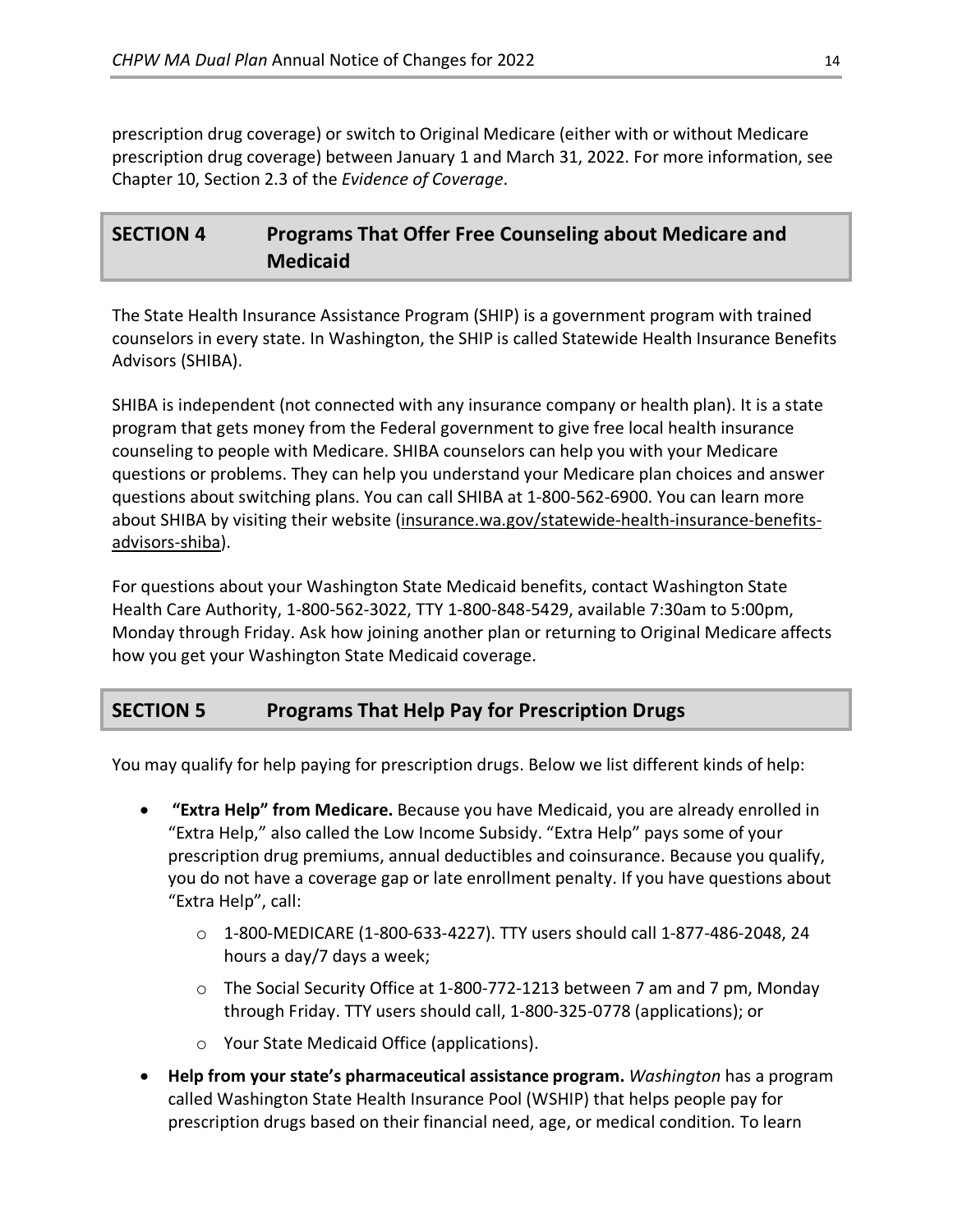more about the program, check with your State Health Insurance Assistance Program (the name and phone numbers for this organization are in Section 4 of this booklet)*.*

• **Prescription Cost-sharing Assistance for Persons with HIV/AIDS.** The AIDS Drug Assistance Program (ADAP) helps ensure that ADAP-eligible individuals living with HIV/AIDS have access to life-saving HIV medications. Individuals must meet certain criteria, including proof of State residence and HIV status, low income as defined by the State, and uninsured/under-insured status. Medicare Part D prescription drugs that are also covered by ADAP qualify for prescription cost-sharing assistance through the Washington State Early Intervention Program (EIP). For information on eligibility criteria, covered drugs, or how to enroll in the program, please call the EIP at 1-877-376-9316 or email Ask.EIP@doh.wa.gov.

# **SECTION 6 Questions?**

# **Section 6.1 – Getting Help from** *CHPW MA Dual Plan*

Questions? We're here to help. Please call Customer Service at *1-800-942-0247. (TTY only, call 711.)* We are available for phone calls *8:00am to 8:00pm*. Calls to these numbers are free.

### **Read your 2022** *Evidence of Coverage* **(it has details about next year's benefits and costs)**

This *Annual Notice of Changes* gives you a summary of changes in your benefits and costs for 2022. For details, look in the 2022 *Evidence of Coverage* for *CHPW MA Dual Plan.* The *Evidence of Coverage* is the legal, detailed description of your plan benefits. It explains your rights and the rules you need to follow to get covered services and prescription drugs. A copy of the *Evidence of Coverage* is located on our website at [medicare.chpw.org/.](https://medicare.chpw.org/) You may also call Customer Service to ask us to mail you an *Evidence of Coverage*.

### **Visit our Website**

You can also visit our website at [medicare.chpw.org/.](https://medicare.chpw.org/) As a reminder, our website has the most up-to-date information about our provider network (*Provider Directory*) and our list of covered drugs (Formulary/Drug List).

# **Section 6.2 – Getting Help from Medicare**

To get information directly from Medicare:

### **Call 1-800-MEDICARE (1-800-633-4227)**

You can call 1-800-MEDICARE (1-800-633-4227), 24 hours a day, 7 days a week. TTY users should call 1-877-486-2048.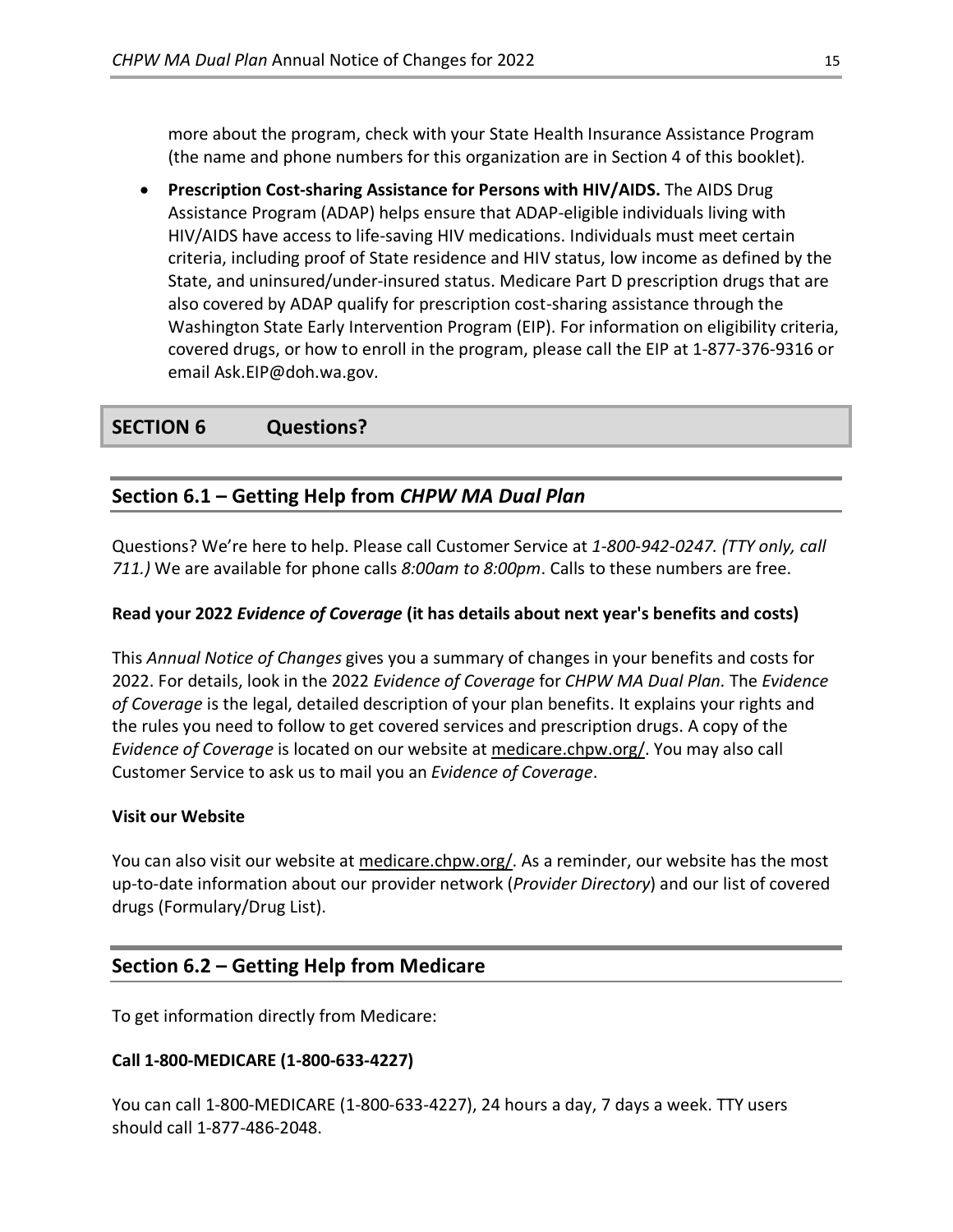### **Visit the Medicare Website**

You can visit the Medicare website [\(medicare.gov\)](http://www.medicare.gov/). It has information about cost, coverage, and quality ratings to help you compare Medicare health plans. You can find information about plans available in your area by using the Medicare Plan Finder on the Medicare website. (To view the information about plans, go to [medicare.gov/plan-compare\)](http://www.medicare.gov/plan-compare).

### **Read** *Medicare & You 2022*

You can read the *Medicare & You 2022* handbook. Every year in the fall, this booklet is mailed to people with Medicare. It has a summary of Medicare benefits, rights and protections, and answers to the most frequently asked questions about Medicare. If you don't have a copy of this booklet, you can get it at the Medicare website [\(medicare.gov\)](http://www.medicare.gov/) or by calling 1-800-MEDICARE (1-800-633-4227), 24 hours a day, 7 days a week. TTY users should call 1-877-486-2048.

# **Section 6.3 – Getting Help from Medicaid**

To get information from Medicaid you can call the Washington State Health Care Authority at 1-800-562-3022. TTY users should call 1-800-848-5429.